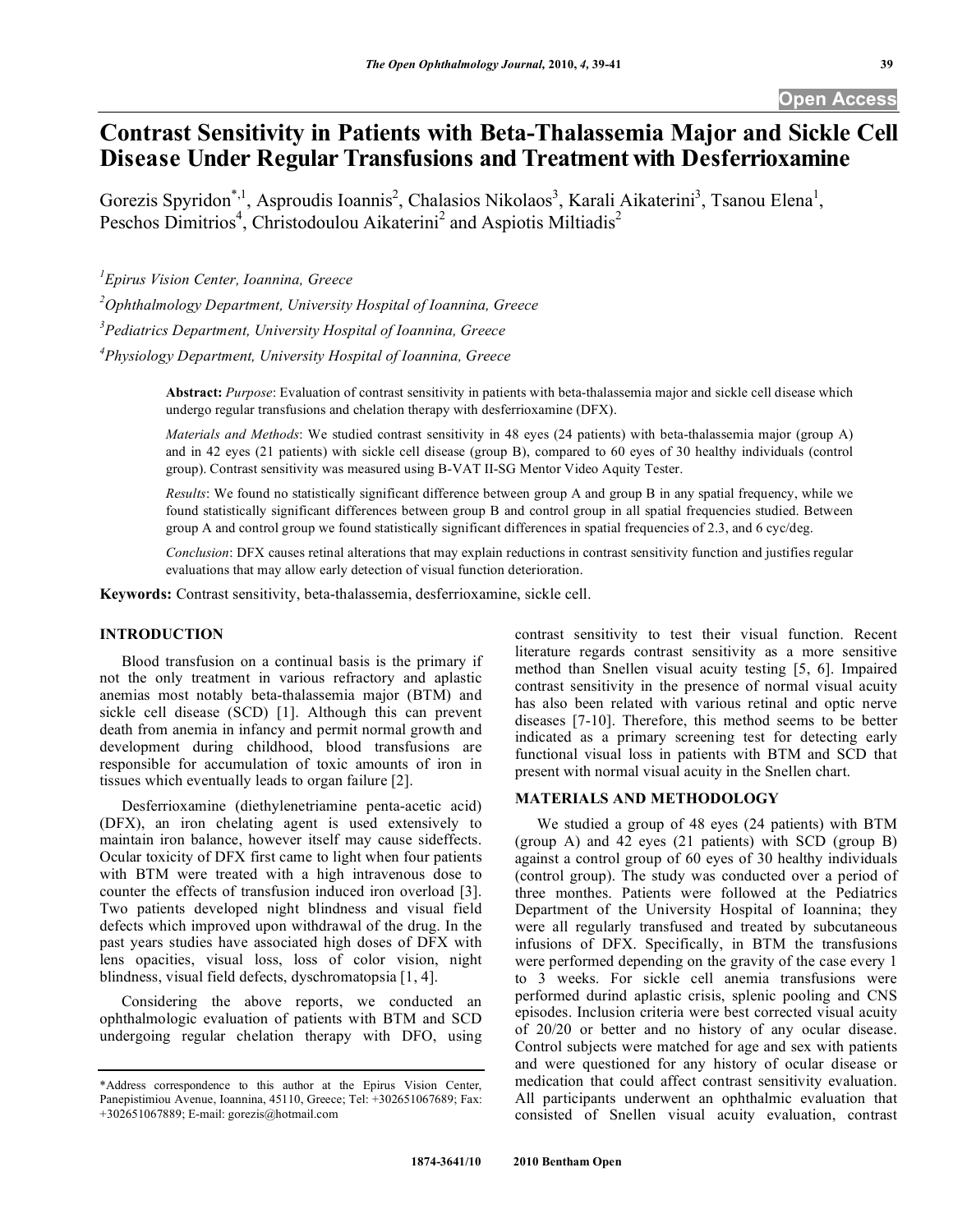| Table 1. Age, Gender, Therapy Duration and Blood Ferritin Levels in Groups Under Study |
|----------------------------------------------------------------------------------------|
|----------------------------------------------------------------------------------------|

|                                | <b>BTM</b>      | <b>SCD</b>       | <b>Control Group</b> |
|--------------------------------|-----------------|------------------|----------------------|
| Age (years)                    | $31,09\pm6,54$  | $27.75 \pm 5.49$ | $27,57\pm5,06$       |
| <b>Male/Female</b>             | 14/9            | 15/5             | 20/10                |
| DFX treatment duration (years) | $12,48\pm2,83$  | $11,9\pm 2,25$   | -                    |
| Ferritin levels (ng/mL)        | 2036,17±2520,30 | 1988,95±2974,15  | $194,1\pm78,6$       |

sensitivity evaluation, slit lamp microscopy and dilated pupil fundus examination. Fluroscein angiography was performed in all patients. Both eyes were studied separately.

 The Mentor B-VAT II Video Acuity Tester (Mentor O&O Inc., MA) generates sine wave gratings with spatial frequencies of 1.5, 3, 6, 12, and 18 cyc/deg and contrast levels of up to 98% on a computer processor module, which are displayed on a cathode ray tube monitor. Threshold was determined using a three-alternative forced-choice staircase procedure with a converging performance level of 70% in which patients were required to identify the orientation of gratings, which lie either vertical or obliquely oriented to the right or left by 15°. Stimulus contrast was reduced after two correct responses and increased after one incorrect response. Threshold was calculated as the mean of the last eight contrast reversals. The monitor was viewed from 3 m in a darkened room and had a mean luminance of 85 cd/m2.

 Statistical analysis was performed with ANOVA in SPSS v12.

## **RESULTS**

 A total of 150 eyes were included in our study. Fortyeight of them belonged to BTM patients, 42 to SCD patients and 60 eyes served as controls. Groups were matched for age, sex and refractive data. Mean age in years was 31,09±6,54 for BTM patients (22 to 45), 27,75±5,49 for SCD patients (20 to 40) and  $27,57\pm5,06$  for control group (20 to 40). Male to female ratio can be seen in Table **1**. The dose of DFX administrated to the patients was 50mgr/kgr/day four to five days a week. Mean disease duration was  $15\pm 2.3$  years in BTM and  $13\pm 2.45$  in SCD patients. Mean treatment duration was 12, 16±2, 44.

 Slit lamp examination did not reveal any findings in any case. No macular edema or other pigmentary changes on the macula were observed in any of the cases. One patient with BTM was excluded due to angiotic streaks and 1 patient with SCD was excluded due to retinal epithelial changes.

 There was no statistically significant difference between groups regarding Snellen visual acuity.

 We found no statistically significant difference between group A and group B in any spatial frequency that we studied, while statistically significant differences were demonstrated between group B and control group in all spatial frequencies studied (2,3, 6, 12, 18 cyc/deg). CSF values in all three groups are presented in Table **2**. Between group A and control group we found statistically significant differences in spatial frequencies of 2, 3, and 6 cyc/deg.

#### **Table 2. CSF Values in the All Three Groups**

| <b>CSF Values (cyg/deg)</b> | Group                               | <b>Log Units</b>                                      |
|-----------------------------|-------------------------------------|-------------------------------------------------------|
| <b>SF 1.50 D</b>            | control<br><b>BTM</b><br><b>SCD</b> | $2.21 \pm 0.77$<br>$1.34 \pm 0.40$<br>$1.51 \pm 0.53$ |
| <b>SF 1.50 S</b>            | control<br><b>BTM</b><br><b>SCD</b> | $1.95 \pm 0.53$<br>$1.41 \pm 0.61$<br>$1.51 \pm 0.53$ |
| SF <sub>3</sub> D           | control<br><b>BTM</b><br><b>SCD</b> | $1.81 \pm 0.44$<br>$1.19 \pm 0.31$<br>$1.05 \pm 0.53$ |
| <b>SF3S</b>                 | control<br><b>BTM</b><br><b>SCD</b> | $1.72 \pm 0.54$<br>$1.07 \pm 0.05$<br>$1.05 \pm 0.23$ |
| SF <sub>6</sub> D           | control<br><b>BTM</b><br><b>SCD</b> | $1.84 \pm 0.53$<br>$1.27 \pm 0.47$<br>$1.41 \pm 0.47$ |
| <b>SF 6 S</b>               | control<br><b>BTM</b><br><b>SCD</b> | $1.78 \pm 0.61$<br>$1.36 \pm 0.89$<br>$1.41 \pm 0.47$ |
| <b>SF 12 D</b>              | control<br><b>BTM</b><br><b>SCD</b> | $3.21 \pm 1.08$<br>$2.63 \pm 1.14$<br>$2.44 \pm 0.98$ |
| <b>SF12 S</b>               | control<br><b>BTM</b><br><b>SCD</b> | $3.06 \pm 1.16$<br>$2.44 \pm 0.82$<br>$2.44 \pm 0.98$ |
| <b>SF18D</b>                | control<br><b>BTM</b><br><b>SCD</b> | $5.51 \pm 1.63$<br>$5.03 \pm 2.05$<br>$4.47 \pm 2.39$ |
| <b>SF18S</b>                | control<br><b>BTM</b><br>SCD        | $6.19 \pm 2.79$<br>$6.77 \pm 3.32$<br>$6.91 \pm 3.26$ |

## **DISCUSSION**

 Mitchell [11] shows that contrast sensitivity (CS) can better discriminate ophthalmic disease in certain populations compared to Snellen visual acuity. Woods [6] further found that CS sensitivity was more efficient in measuring visual acuity than Snellen visual acuity method as a screening technique, too. Results in our study confirm that contrast